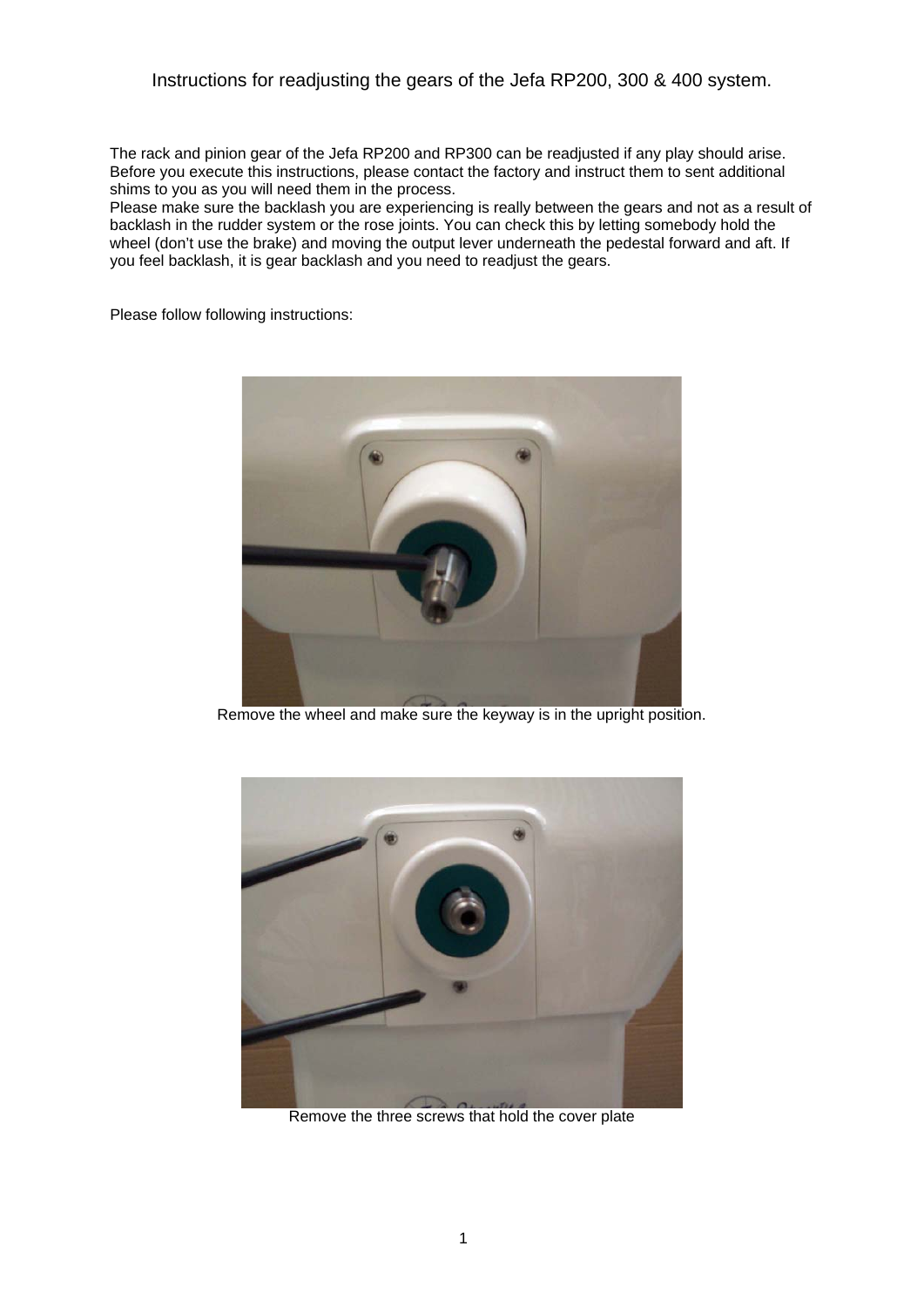

Remove the cover plate.



Undo the 2 Allan screws of the engine control handle and remove the handle.



Undo the four (2 at each side) bolts that hold the head to the pedestal.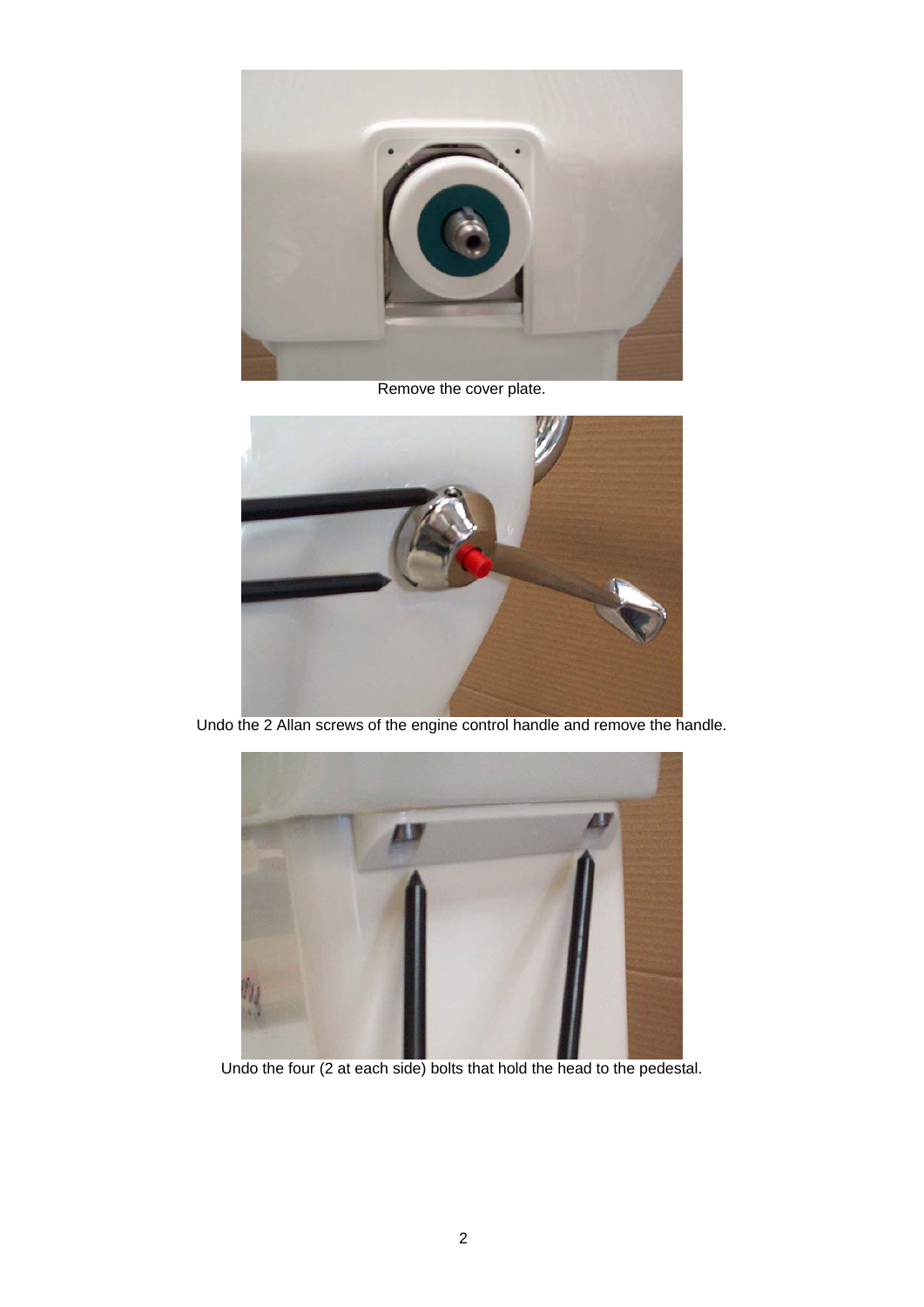

First lift the head up a bit and tilt it to the direction of the engine control, make sure the shaft goes through and continue going up again.





Remove all the small bolts as pointed.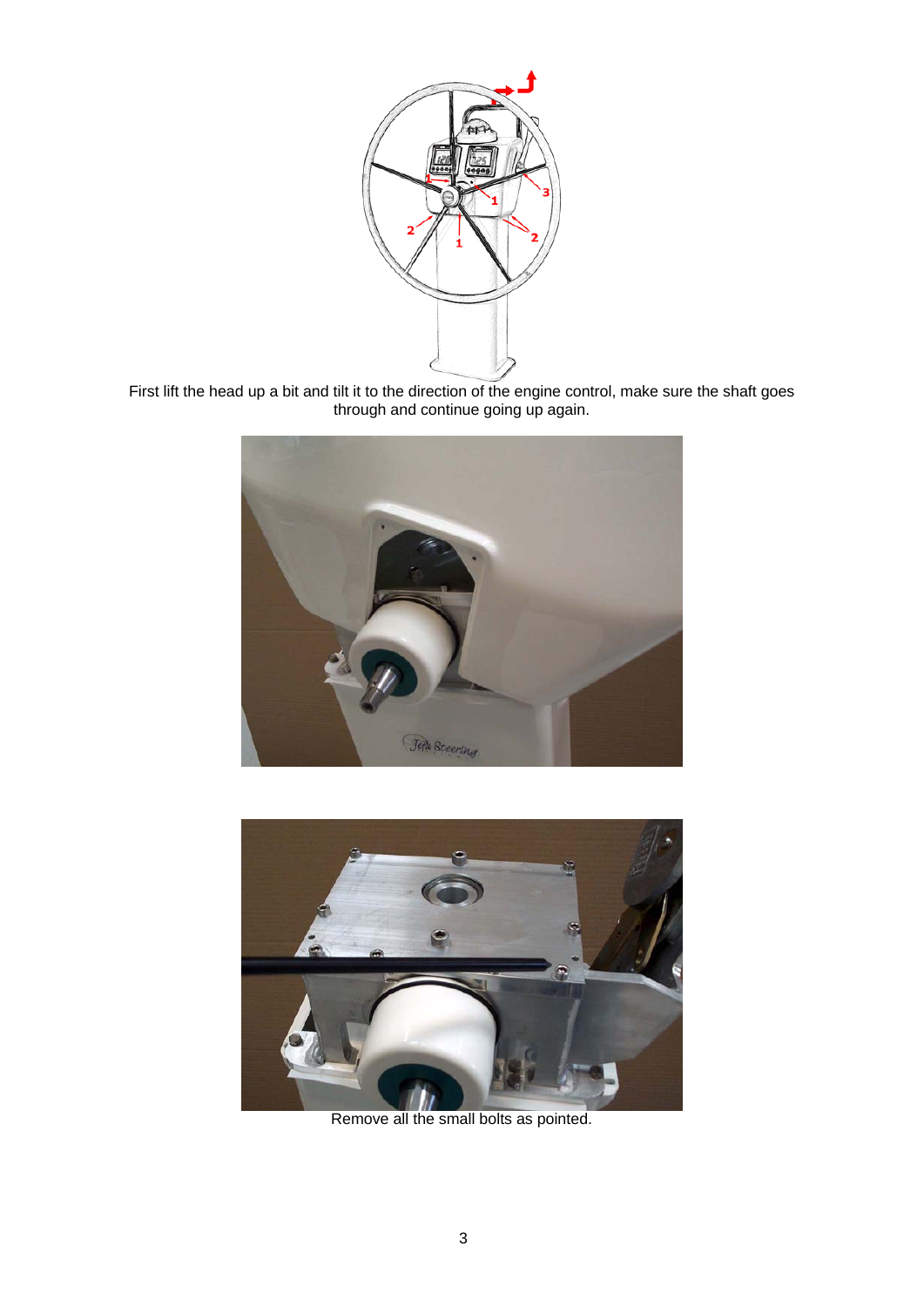

These bolts should be removed.



Don't remove the big bolts.



Lift off the top plate so the extra shim(s) can be added.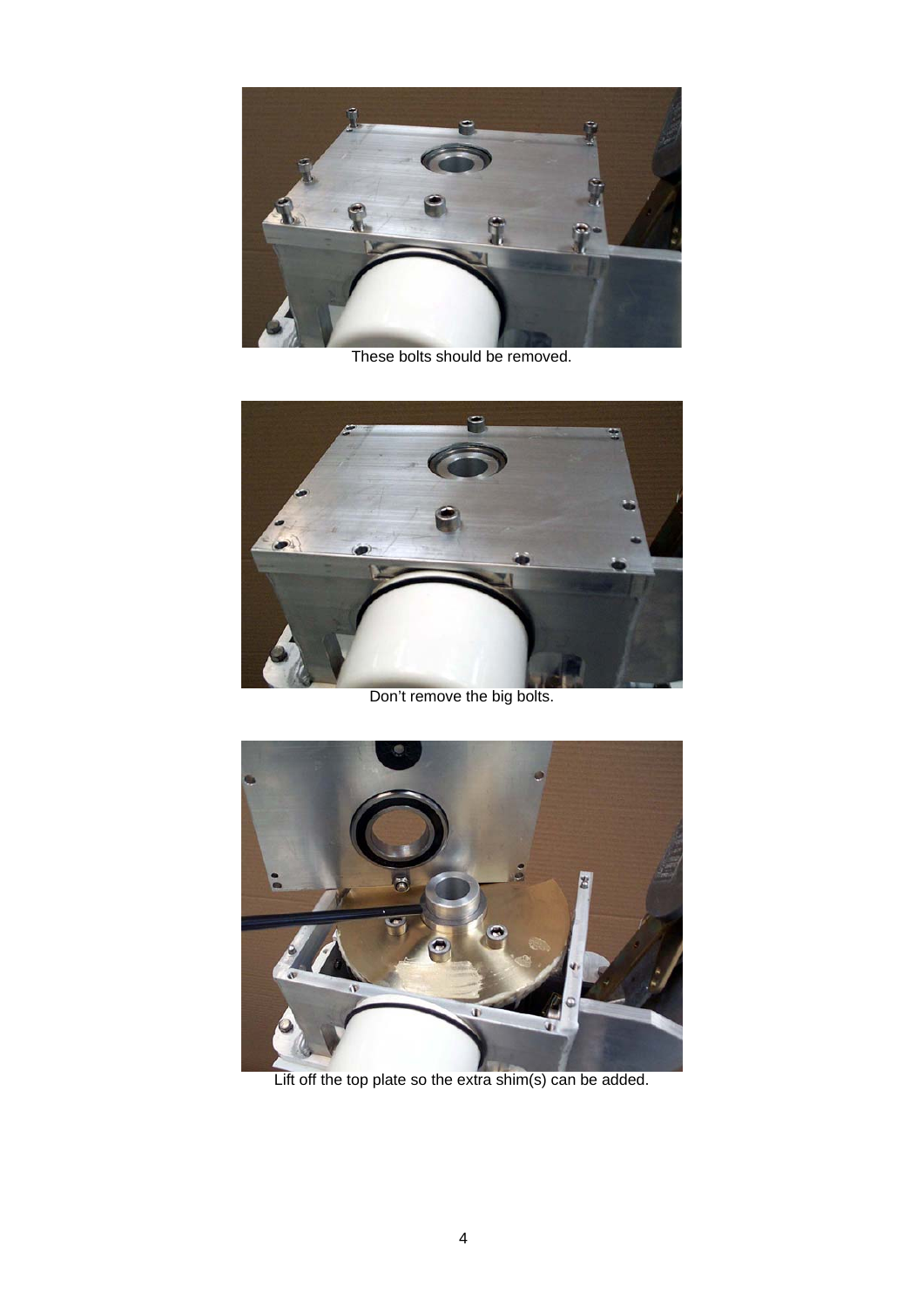

The shims that have to be put around the shaft, mostly only one shim has to be added.



The extra shim on it's place.



The pedestal can be assembled again, make sure the keyway is pointing upwards as the aft side of the quadrant would prevent the head to go on.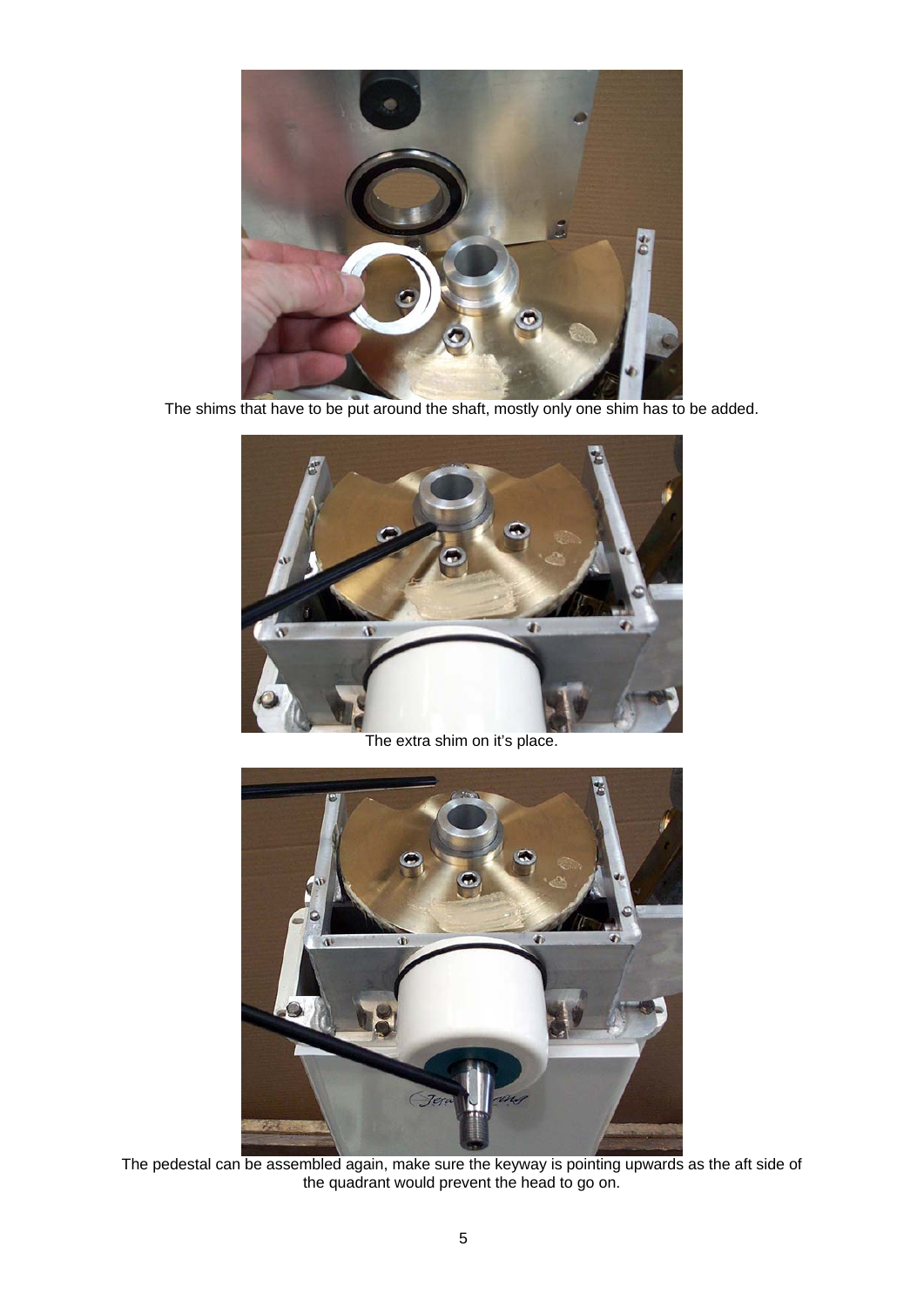

Tighten the bolts again and before you go any further, check the mesh for a good run by putting the wheel on and checking if it runs freely. Remind to put the key upwards at the end.



Put the head back on.



Put the engine control handle back on and tighten the 2 screws.